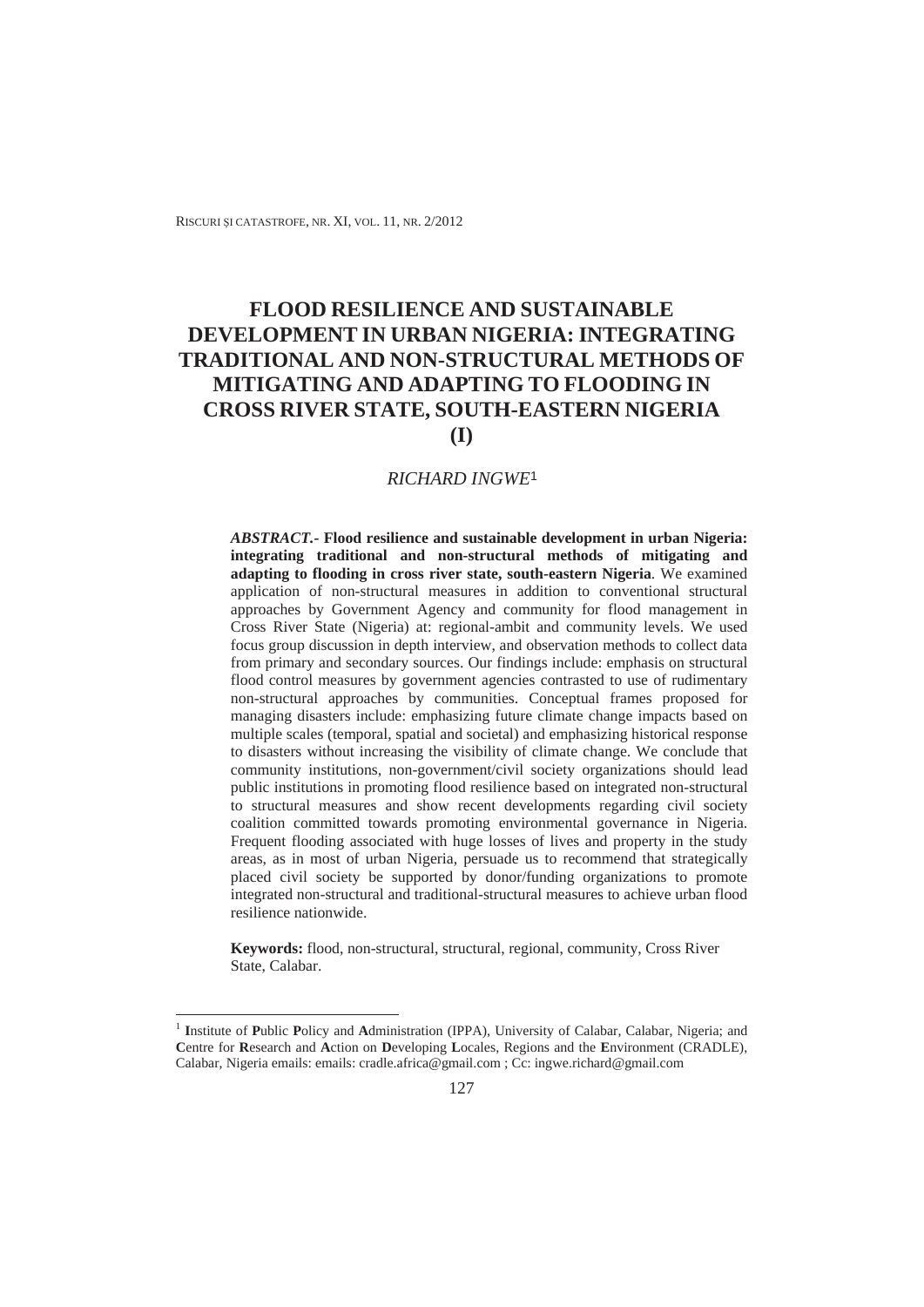# **Introduction**

Natural disasters pose enormous challenges to efforts aimed at achieving sustainable development (UNEP 2007: 316). Natural disasters cost the world an estimated 1.5 million lives and traumatized over 200 million people annually within the past 20 years (Munich Re, 2004). Flood is among several natural hazards (others include droughts, earthquakes, storms, tropical cyclones, hurricanes, wildfires, tsunamis, volcanic eruptions and landslides) threatening the world's people. Since they are driven by increasing climate variability and environmental change, which seems to be on the increase, disaster occurrence is predicted to increase in frequency and severity in future (UNEP 2007: 316 citing Munich Re 2004, EM-DAT, Munich Re 2006). Flood is one of three hydro meteorological events (others are windstorms and extreme temperatures) that constitute two-thirds of all disasters e report that climate variability and change will increase in future. Floods were the most frequent natural disasters that killed nearly 100, 000 and caused adverse socio-economic and physical conditions for about 1.2 million people around the world between 1992 and 2001 (Munich Re 2004b). Over 90 %of the people affected by disasters worldwide reside in developing countries (ISDR 2004). Over half of all deaths resulting from disasters have happened in countries presenting low human development index (UNDP 2004a). Like all disasters, the impacts caused by floods are wide ranging: affecting food security, water supply, health, income and shelter (Brock 1999).

### **Vulnerability of Nigeria's poor to disasters**

A consensus has emerged that poorer people and regions are most vulnerable to disasters risks because of their inability as person(s) and communities to adequately respond to the shocks and unpleasant and adverse conditions associated with disasters. With about 70 %to 90.8 %of Nigeria's population of about 161 million (BussinessDay, 2011) classified as poor, the country's vulnerable population to disasters in the country is about 105.7 million to 137.1 million people (World Bank 2009, UNDP, UNEP, World Bank and WRI, 2005). Although flood is not solely responsible for Nigeria's economic decline from higher levels to its recently lowly points (about  $26<sup>th</sup>$  poorest country in the world), it has been killing hundreds of people and destroying precious property and resources that are worth billions of Dollars annually. Nigeria's Environment Minister (Ms. Halima Tayo Alao) disclosed in 2007 that damage caused by flooding in Nigeria leads to losses equivalent to about US\$86 Million annually (www.AllAfrica.com 2008). In August 2009, alone, flooding adversely affected about 150 million people, caused displacement of tens of thousands of others from their settlements in a wide range (about 10 northern states i.e. 28 %of Nigeria's 36) including Kaduna, Gombe, Adamawa, Niger, Benue, Nasarawa, Zamfara, Sokoto, Jigawa and the Federal Capital Territory, Abuja (IRIN,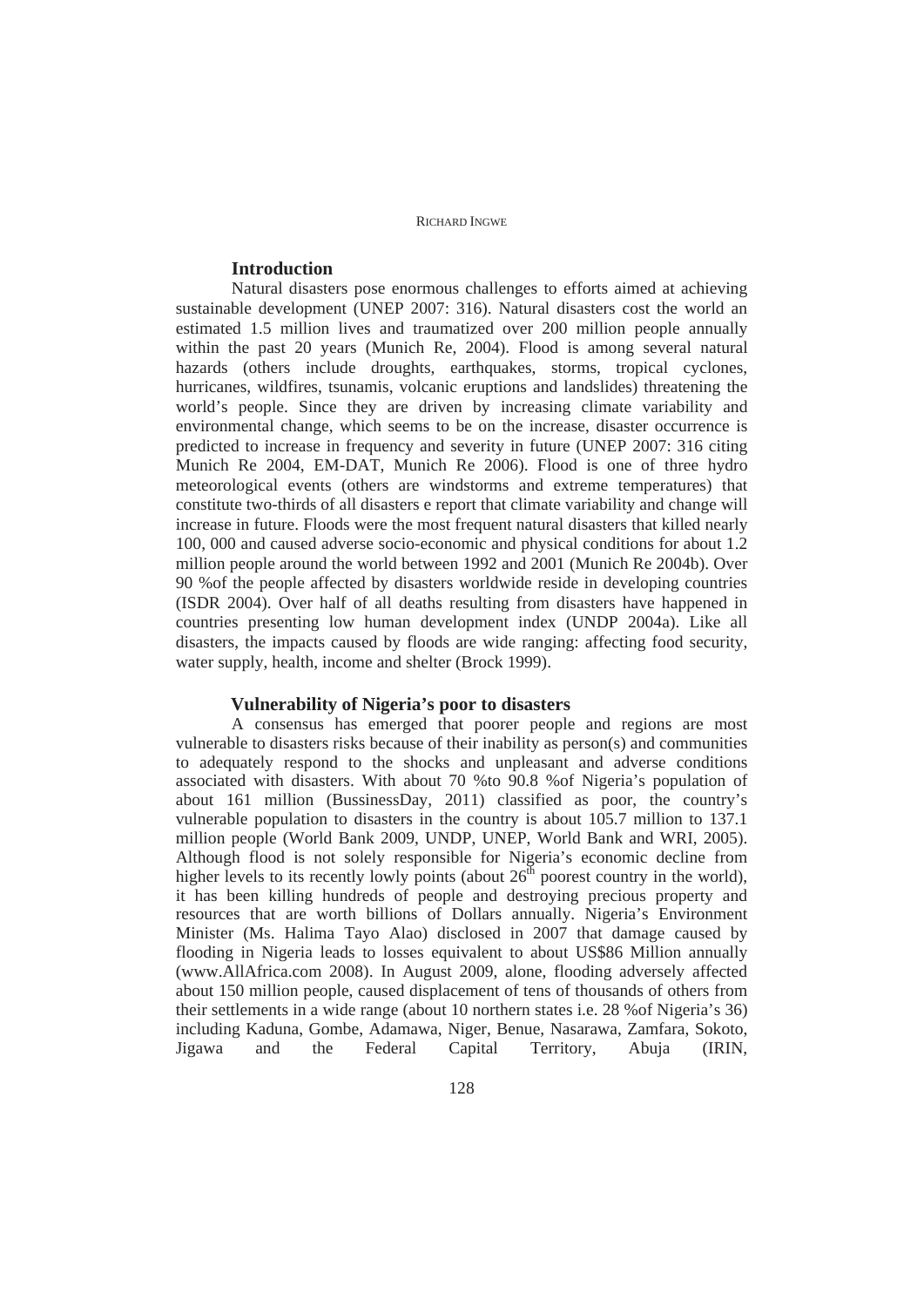www.irinnews.org/reports.aspx?Reportld=8622). Expectedly, flooding is one of the most serious environmental hazards that have been afflicting the country (Salau 1993: 4). Salau further shows that flooding in Nigeria contributes to the estimated long-term losses to ground and surface water contamination as follows: over US\$1,000 million per year and puts over 40 million people at risk of disaster occurrence, representing environmental quality and human health at risk of about 3.4 (representing renewable resource integrity at risk level of three and population wealth indicator level of 3.4 (Salau 1993: 6 citing World Bank, 1990: 39). According to him, the long-term losses resulting from the aggregate of all forms of environmental degradation under circumstances of inaction in Nigeria was estimated by the World Bank at over US\$5Billion per annum (Salau 1993: 5-6). Irrespective of the seriousness of flooding in Nigeria, its devastative impact has been downplayed by policy makers while attention has been directed at those aspects of environmental degradation that are considered to be more serious. For example, Salau emphasized drought and desertification, soil erosion, deforestation, land, air, and water pollution and waste disposal as the most serious environmental problems in the country (Salau 1993: 10-26). Others (e.g. African Ministerial Conference on the Environment, AMCEN and the United Nations Environment Programme (UNEP) highlight desertification, deforestation, threats to biodiversity and oil pollution as the most serious environmental problems (AMCEN and UNEP 2008: 268-275). Although the enormity of flooding and the widespread catastrophic consequences associated with its occurrence in Nigeria have been documented in the literature, reports of responses to the menace of flooding seem to have been limited to structural approaches: building of physical structures to provide a barrier to flooding or related programmes. The literature reporting application of non-structural measures to complement the traditional structural construction of artifacts for flood control is rather scanty, ignored and underplayed. However, in showing how environmental degradation adversely affects human welfare in Nigeria, Enuvie Akpokodje drew attention to flooding and other land degradation and biodiversity losses in the Niger Delta, a region where the study area (Cross River State) belongs (Akpokodje 1998: 22).

Why is it that the despite the acknowledgement that flooding causes enormous losses of human lives and property in Nigeria, the disaster has, by and large, remained ignored by policy and research thereby creating poor resilience? Why has downplaying of flooding been reflected in responses to the menace in terms of the use of effective methods which integrate flexible non-structural methods to conventional structural approaches as a more effective means of controlling or managing flooding.

This article examines the degree of achievement of resilience to flooding in Cross River State through integration of non-structural and structural methods of managing flooding. The objective of this study is to show the extent to which nonstructural measures are being integrated to structural measures to manage flood in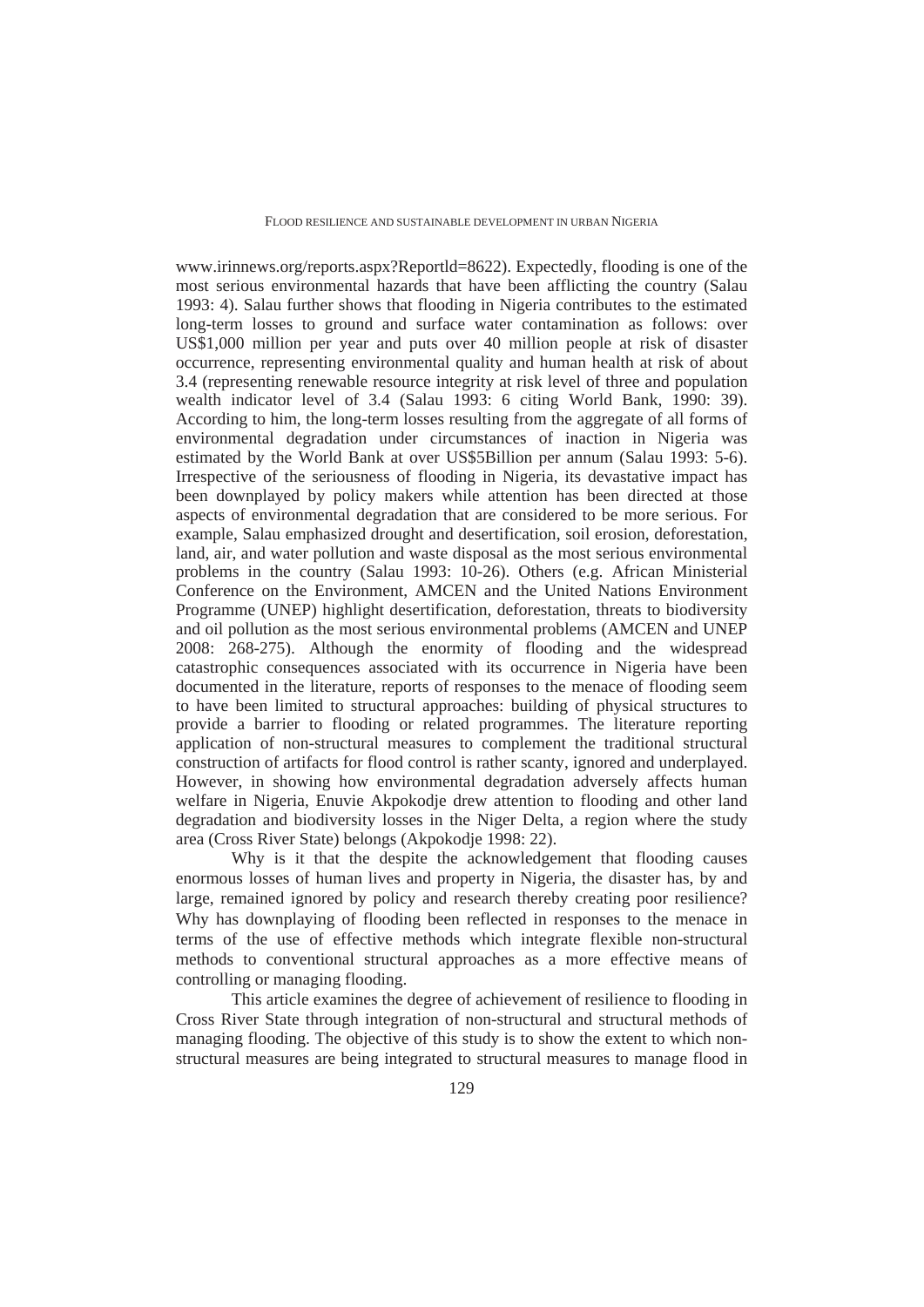Nigeria. To achieve the objective, we provide an introduction to the study area (Cross River State), present a conceptual background to frame the discussion by reviewing the literature on how disasters generally (including flooding), discuss flooding and its management in Nigeria before addressing flooding in the study area. We present and discuss the findings of the study, conclude the paper and recommend solutions aimed at strengthening policy.

# **Study area (Cross River State): Historical and geo- ecological characteristics**

Cross River State is one of the 36 states that form the Federal Republic of Nigeria. On  $27<sup>th</sup>$  May 1967, the state was created by the name 'South Eastern State' together with eleven others under General Yakubu Gowon's military dictatorship during the nation's politically traumatic era. Following one of several subsequent political restructuring involving creations of more states and local government areas in Nigeria by former military dictator, late General Muritala Muhammad on  $3<sup>rd</sup>$  February 1976, and the South Eastern State was renamed after the region's prominent 539-kilometre-long: Cross River. After another state (Akwa Ibom) was carved out of the state in 1987, the total area of the region has been reported to be between 21,787 and 23,000 square kilometers. The disparity reflects delays by agencies (Nigeria's boundary commission and United Nations agencies among others to respond to the state's loss of parts of its territory (the Bakassi Peninsula) to Cameroon Republic after the recent world court ruling.

The recent climate conditions of Calabar include: rainfall of 3,424.8mm in 1997 and humidity of 233.1mm in 2002 (National Bureau of Statistics 2006: 2-4). The heavy rainfall combines with a rather poor urban management and development system, limited or poor planning, and construction of physical structures in ways that prevent smooth running and drainage of running water arising from rainfall to cause serious flooding. Therefore, most of the state's total population (over 2.9 million people) living in low-lying areas are susceptible to the risk of flooding. Most parts of Calabar, the state capital, with a population of about 371,022 (in 2006), frequently suffers flooding disaster (Nigeria 2007b: 183). This conforms to suggestions that most residents of urban Africa resort to living in illegal settlements (slums) with houses lacking infrastructure and services and located in dangerous or high-risks areas (floodplains, hill-sides and so forth (Bull-Kamanga, Diagne, Lavell, Leon, Lerise, MacGregor, Maskrey, Meshack, Pelling, Reid, Satterthwaite, Songsore, Westgate, and Yitambe 2003: 194).

### **Population and socio-economic conditions**

With an estimated population of 2.89 million people in 2006, the active population comprises subsistent farmers, traders and service providers in transportation, telecommunication and so forth form 40% of the total. The state has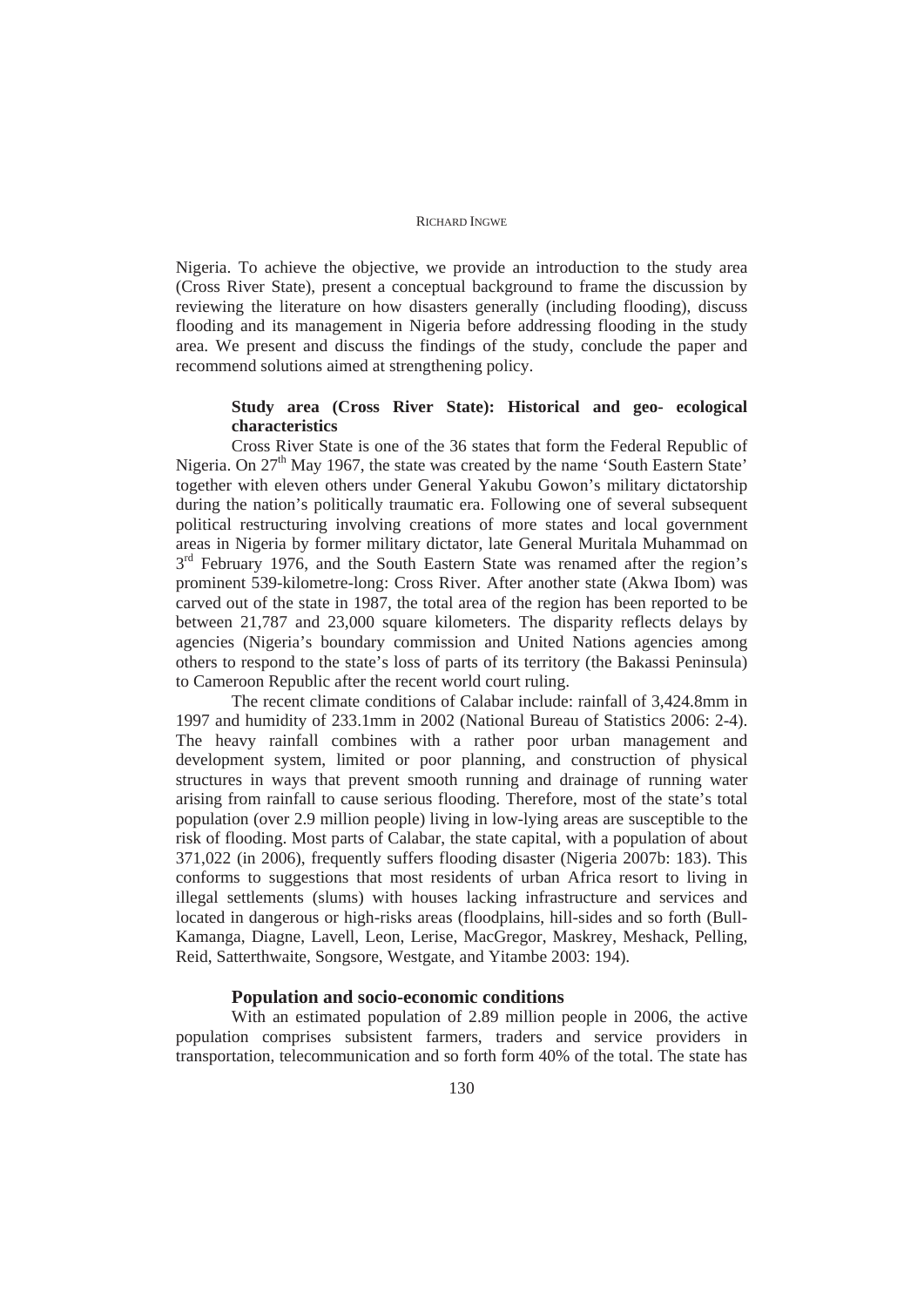a few urban centres (Calabar – the State capital city – is the largest while other smaller towns are: Ugep, Ikom, Ogoja and Obudu). That earns the state the description of a rural region and economy. The growth rate of the population has been put at 2.38% - based on an estimate in 2006, while total sex ratio for the population was estimated at: 1.02% males to females in 2006. There has been a considerable decline of the population employed in agriculture from 80% in 1960s and 1970s to lower levels because of increasing employment by tertiary (services and information and communications technologies, administration and management) sectors (National Population Commission 1991). Moreover, the Cross River State Government of the state has since the early 2000s been forging of a budding tourism sector, which is currently undergoing development in an effort to diversify the economy away from its historically agrarian (peasant agriculture) that renders it vulnerable to the vicissitudes associated with dependence on financial allocations from the Federal Government-managed federal pool account. Recently, tourism infrastructure has been developed in various parts of the state since the inauguration of the Fourth Republic in 1999.

The state is one of Nigeria's most endowed with forest and biodiversity resources also possess solid minerals and scenic (tourism) resources. The region's cultural resources (language, entertainment and so forth have also been well documented in the literature as well as has been the serious ecological problems ranging from erosion, deforestation, desertification, among others (State Planning Commission, 2008: 13–17). Natural resources in the state include vast reserves of crude and gas deposits at the Calabar Estuary, Akpabuyo and the Bakassi Peninsula, which was ceded to the Republic of Cameroon in the World Court Judgment in 2005. Mineral deposits include: limestone, barites, clay, amezite, salt, kaolin, tin, sand, granite, feldspar, basalt, uranium, lead, zinc, titanium, manganese, mica, and gypsum (UNDP, 2003: 52).

#### **Human settlements and housing characteristics**

Cross River State has been categorized as being part of Nigeria's economically "backward regions" characterized by poverty of the population, lack of government investments in infrastructural development (Omuta and Onokerhoraye 1986). A combination of problems including poverty of the people of the state, failure of Nigerian governments to either provide good housing or encourage self-building through effective policies have translated into the building of structures which lack basic housing services (safe water supplies, connection to modern electricity (grid), good motorable roads and so forth. The problem of poor housing in most of Nigeria has been profusely documented (Onibokun 1986, Sule among others). The link between poor housing and generally bad human settlements (of the kind common in Cross River State and Nigeria) and frequent serious disasters (especially flood) in urban centres of developing nations has been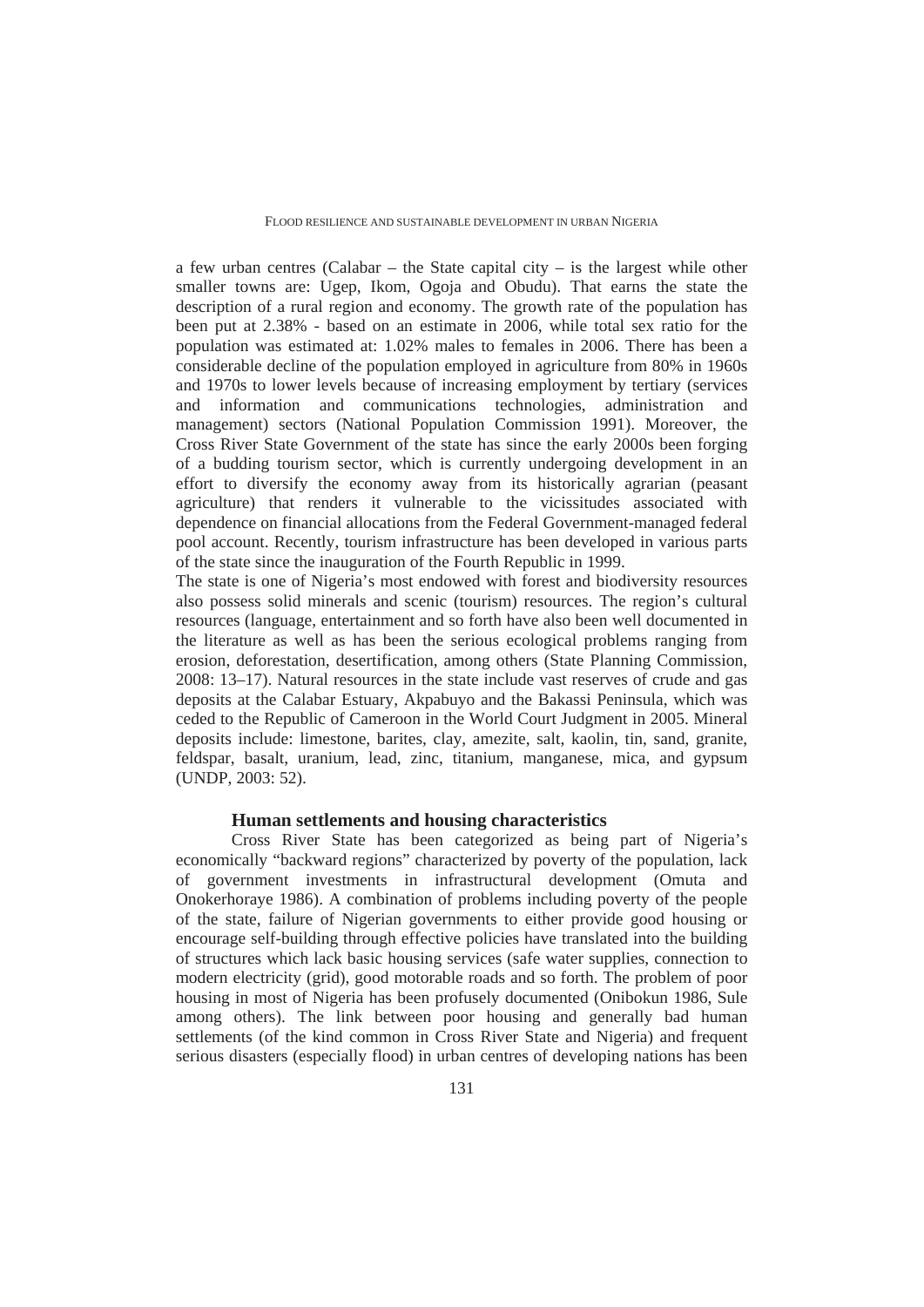documented. Lagos, Nigeria's coastal mega-city that is located within climatic and human settlement conditions similar to Cross River State's Calabar city, is one of the African cities that were case studied concentrating on flooding and its deleterious consequences on human health. Moreover, being a state that is located adjacent the Atlantic ocean, a large part of the state's coastal area lies in lowland, and is therefore highly susceptible to the effect of encroaching ocean waters (UNEP 2007, Bull-Kamanga, et al 2003).

# **Civil society, flooding and sustainable development management in Nigeria**

Enormous and unbridled exploitation of the State's forest resources especially logging of trees for export and local consumption compelled the coalition of environmental civil society to urge Cross River State's government to force an Asian logging company (WEMPCO) to end its environmentally deleterious operation in the region in the 1990s.

Although, civil society activism in the region and the rest of Nigeria seems to have increased thereafter, there is scope for improvement in civil society work in promoting physical environmental sustainability specifically frequent flooding. A promising factor for promoting flood resilience in the region is the existence of an environmental NGO (the **C**entre for **R**esearch and **A**ction on **D**eveloping **L**ocales, Regions and the **E**nvironment (CRADLE), that is concerned with disasters including flooding in the region. CRADLE's experience and collaboration with the global and African regional civil society coalitions to promote environmental governance and (wwww.theaccessinitiative.org, www.wri.org) are relevant for promoting flood resilience in the region. Apart from working to promote spatial data infrastructure for managing flood and other environmental issues and networking with flood professionals worldwide, CRADLE is experienced in promoting sustainable development policy. In 2004, CRADLE managed a baseline technical study focusing on renewable energy resource assessment in the state. Later in the year, it collaborated with the Canadian environmental non-government organization (One Sky) to organize an international conference for realizing sustainable energy in developing nations (which was informed by the report of CRADLE's renewable energy research) thereby producing a pioneering model policy for assessing and harnessing renewable energy resources in developing nations (Ingwe 2004, www.onesky.ca, www.ngcradle.org ). A coalition of civil society organizations has been involved in urging Nigeria's Federal Government to force foreign companies producing petroleum oil to stop wasteful flaring (burning) of huge quantities of natural gas (mostly found in association with oil) in the Niger Delta (Guardian 2007).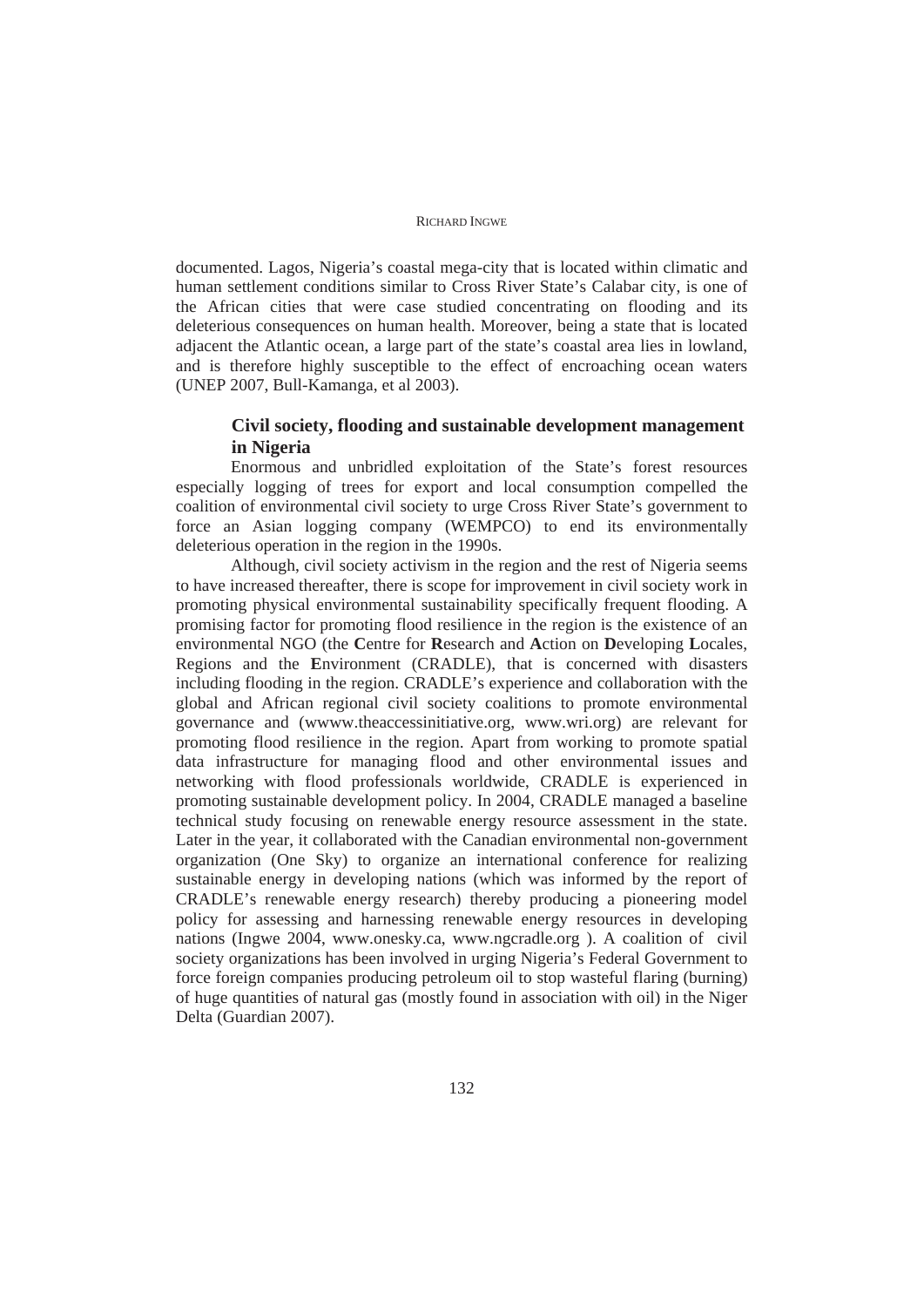Nigeria showing Cross River State as shaded



### CONCEPTUALISING RESPONSE TO FLOOD AND DISASTERS

The literature on disasters is increasing with various conceptual frameworks being offered by different scholars. While some scholars have conceptualized response to disasters under the wider context of "adaptation to climate change" and based on multiple scales (spatial, temporal and societal), others insist on highlighting detailed aspects of structural and non-structural measures applied in 'disaster resilience' based on historically longer perspectives of what has been done improperly contrasted to the presentation of disaster under the context of current and future climate change and its impacts. We consider it necessary, in this paper, to attempt briefly to distinguish between these various conceptual frameworks for some reasons. The distinction is important because of the need to promote effective practice in responding to disasters by harmonizing various conceptualizations of disasters in the literature to avoid confusion and to mobilize cooperation of practitioners involved in responding to disasters which are bound to increase with the unfurling of climate change.

### **Adaptation to disasters under the context of climate change**

W. Neil Adger, Nigel W. Arnell and Emma L. Tomkins recently provided a profound conceptual framework for adapting to disasters under the context of the rampaging climate change. They define adaptation in similar ways to that earlier provided by the Intergovernmental Panel on Climate Change, IPCC, as involving processes of adjusting systems constituting sustainable development (ecological,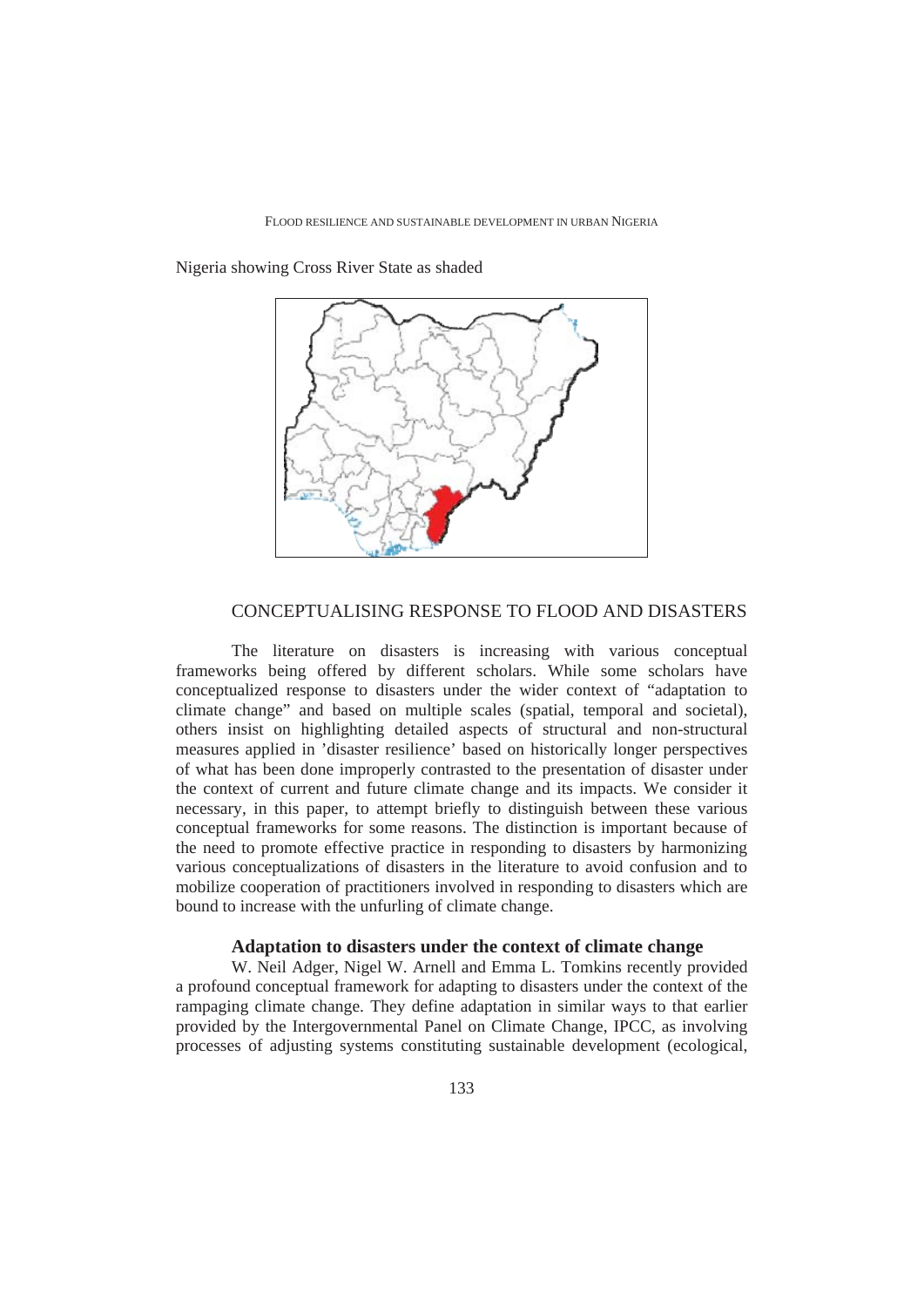social and economic) as a response to observed and expected changes in climate triggers and their impacts. Its purpose is to reduce climate change impacts and to exploit emerging opportunities. It comprises adaptive capacity building (i.e. improving the ability of individuals, groups or organizations to undertake adaptation actions in response to changes and also implementation of adaptation decisions (involving transformation of the capacity that has been built into action. The action can either precede the impact (as anticipatory action) or be undertaken in response to climate change impacts (Adger, Arnell and Tompkins, 2005: 78). Adaptations are undertaken continuously throughout the lifetime of individuals and groups. They comprise and reflect responses to specific social norms and processes. Various adaptation options have been classified based on their purposes, mode of implementation, or institutional structure (Smit et al 2000 cited in Adger et al 2005: 78).

### **Purposeful and unintentional adaptation**

Adger and colleagues suggest that although it is difficult to distinguish ordinary adaptations from those aimed at responding to climate change impacts, purposeful adaptations refer to those designed to adapt to observed and expected changes triggered by climate change. This is occurring in form of establishment of national Climate Change Programmes leading to implementation of activities such as that of the UK and other countries. Unintentional adaptation refers to actions designed and implemented for non-climate change-related changes. The movement of a family out of house located in a flood-prone area to a safer area is adaptation that may not necessarily be related to or the result of climate change (Adger et al, 2005: 78).

#### **Classes and cornerstones of purposeful adaptation**

by climate change and construction of buildings based on innovative designs such as flood-absorbing ground floor in flood-prone areas. Third, alteration of the exposure of systems to climate change impacts involves investment in hazard preparedness and implementation of measures aimed at mitigating climate change (Adger, Arnell and Tompkins, 2005).

Different kinds of purposeful adaptations have been classified on the basis of the objectives of adaptation strategies focusing on measures for responding to adversity: loss sharing, loss bearing, events modification, effects prevention, change of use/location (Burton et al 1993). This classification was realized by expanding three cornerstones namely: reduction of the sensitivity of the system to climate change, alteration of the exposure of the system to climate change, and improving the resilience of the system to cope with adverse and undesirable changes in the systems. First, improvement of systems resilience is a measure that has been extensively explored by scholars (Adger 1999, Turner et al, 2003, Leurs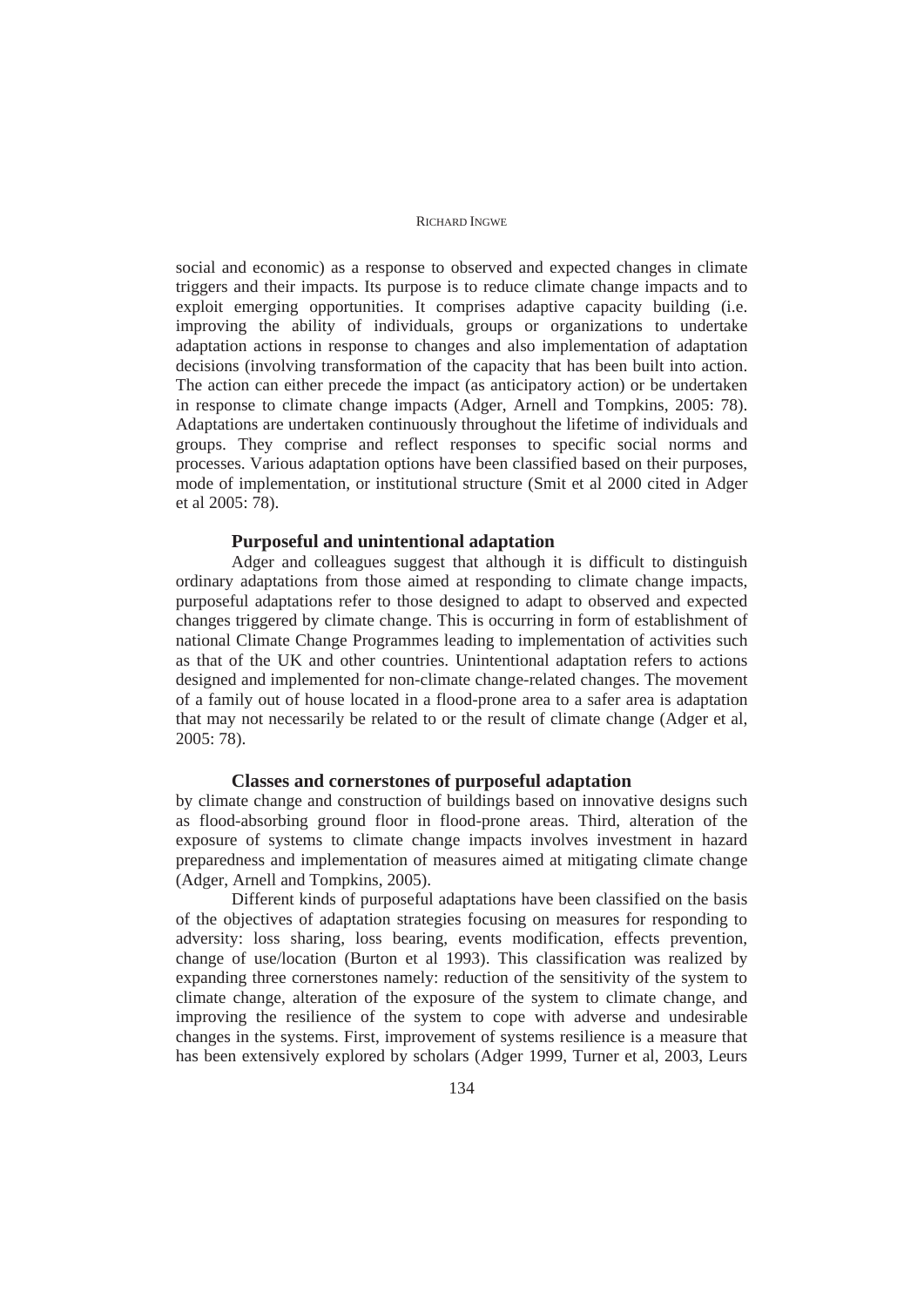et al, 2003, and Tompkins and Adger, 2004). It is realizable by undertaking generic actions aiming at both enhancing the social and economic conditions by improving accessibility to resources or insuring people against disasters, and applying measures for empowering specific strata of the population to surmount challenges (e.g. loss of lives and property) posed by disaster. Second, reduction of the sensitivity of effected systems involves implementing measures aiming to ensure that aim to ensure that disaster does not disrupt basic supplies such as safe water, agricultural produce for food and industrial manufacturing, housing and so forth. Some examples include: provision of new (or expansion of existing) storage capacity of dams or food crop silos; development or distribution of improved crop varieties capable of withstanding harsh weather triggered

The highpoints of the conceptual framework by Adger et al includes its founding on important criteria: Based on their conclusion that climate change is occurring and will occur with greater intensity in future, they stress the need to ensure successful adaptation by defining success based on a range of scales: "spatial, temporal and societal" rather than depending narrowly defined "objectives" stated by people who are designing adaptation programmes based on their individual interests; appreciating the criticality of good governance, and effectiveness of the adaptation programme or process. They clarified how adaptation to disastrous climate change could be achieved by assessing the effectiveness of the adaptation process by referring to context-specific, contested, and sometimes variously weighted (considering the spatial scale of the action) criteria namely: equity, legitimacy, and economic efficiency. They also clarify components of the concept of adaptation. These include: effective adaptation describing the capacity of the process to achieve its expressed objectives and gauged by reduction of impacts and risks, avoidance of danger and promotion of security. Efficient adaptation refers to the degree to which significant benefits are derived from costs (resources expended). Individual organizations incur cost in implementing planned activities, undertaking transactions, and poor or inaccurate prediction (Ingham and Ulph, 2003) and enjoy benefits in terms of enhanced opportunities and reduced impacts. Equal stakes (benefits and costs) and legitimate (approval of responses or actions) adaptation are important for curtailing injustice, inequality (i.e. improvement of equity), and mobilization of support by broader population of the society. Adger and colleagues argue that success in future adaptation under the context of predicted increase in the intensity of climate change depends on the extent to which institutions, as well as social and cultural attitudes change. Moreover, this conceptual framework is distinguished from the following one (that concentrates on resilience) by its treatment of resilience as one of the several aspects of the wide ranging issues under adaptation to climate change (Adger, Arnell and Tomkins, 2005). The futuristic outlook and the inclusion of multiple scales of conceptualizing adaptation to climate change that distinguishes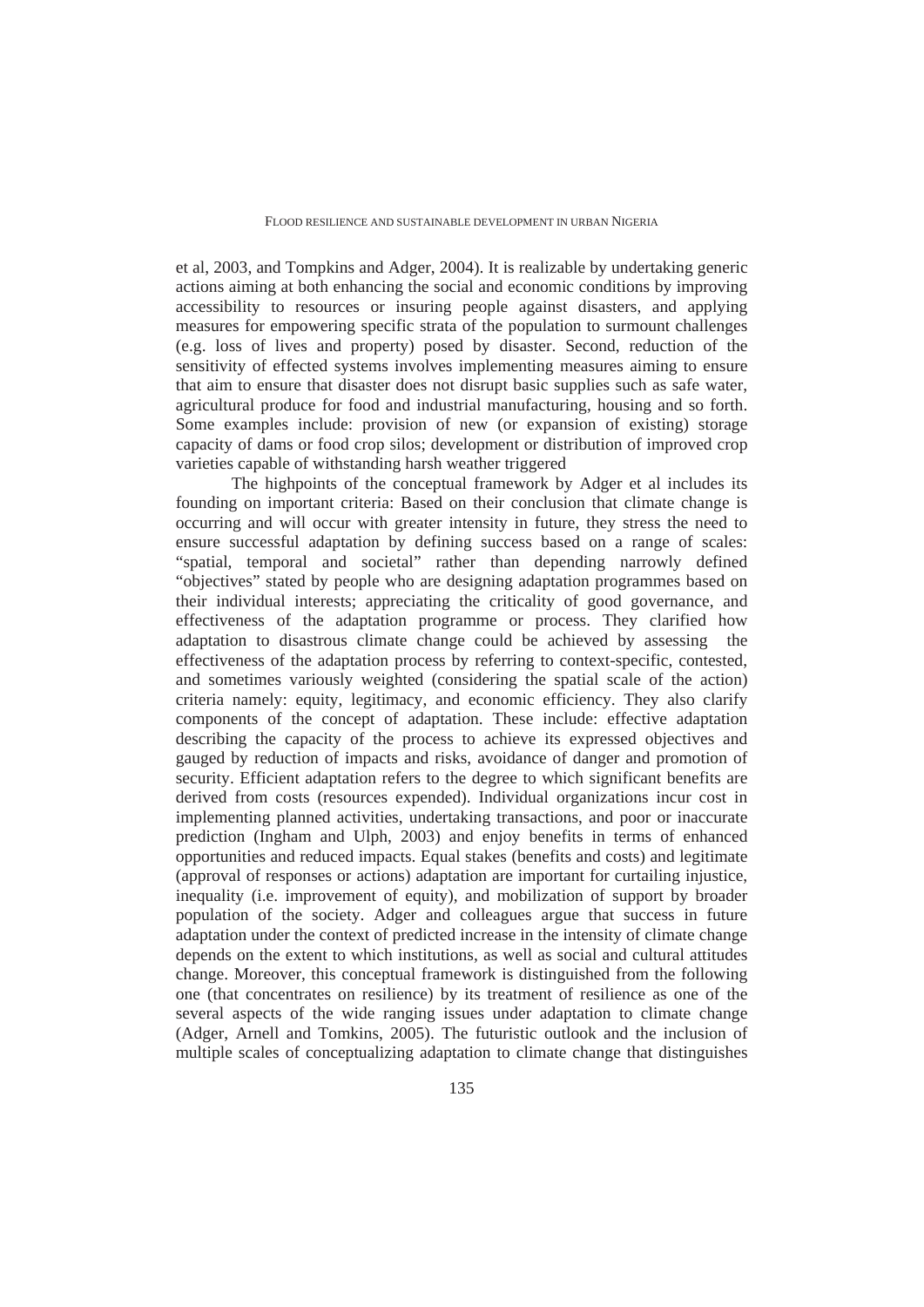this framework from the following conception of disaster resilience based on the perception that traditional disasters are downplayed while climate change is popularized. The foregoing conception of disaster resilience covering two sectors (ecological and social systems) is an aspect of a wider adaptation programme including numerous actions. Systems resilience is defined by their ability to self organize. Resilience is an emergent (i.e. new and developing) practice across-scale and within scale interaction (Adger, Arnell and Tomkins, 2005 citing Peterson 2000).

#### **Resilience and the natural-human disaster dichotomy**

Some scholars have rejected definition of flooding and other disasters as "natural" because they frequently result from the nature and failure of the social, economic and political systems (Bull-Kamanga, et al 2003). While governments, bureaucrats and technocrats frequently attribute most disasters to natural forces or processes hence name them natural disasters, others argue that due to the way human because human capital (knowledge, experience, skills among other human resources) required for and capable of addressing and resolving the disasters have been abandoned over the years; they are better described as human disasters (Kelman, 2007 and 2008). This controversy raises the issue disaster resilience to high pedestal. Resilience has been defined as the capacity of an entity (community, society, or society) susceptible or vulnerable to affliction by social, environmental and economic stress, shock or disaster (e.g. flooding) to recover by returning the undesirable subsystems to either the *status quo ante* (i.e. accepted conditions that existed before the disaster) or improved system. This can be achieved by implementing adaptation and mitigation measures designed to enable the victims (UNEP 2007: 523, Hornby 2005). As shown elsewhere in this paper, resilience has been recommended by several scholars as appropriate for contributing towards resolving disaster problems afflicting social and ecological systems (Adger, 1999, Turner et al, 2003, Luers et al, 2003, Tompkins and Adger, 2004). However, the use of the term (resilience) has been drawing attention to various issues related to it. Although by no means exhaustively analysed, two issues highlighted under resilience include: avoidance of stress (Bull-Kamanga, et al, 2003: 194) and social resilience coping strategies of people and communities to stress resulting from political, economic and social factors and various definitions of resilience: buffering of disturbance, speed of recovery involving distinguishing between resistance and resilience (Adger 2000: 349).

### **Downplaying climate change in conceiving disaster resilience**

This conception of disaster resilience (the third) after taking a historical perspective, distinguished from the above futuristic adaptation to climate change, which suggests that resilience is emergent (Adger, Arnell and Tomkins, 2005),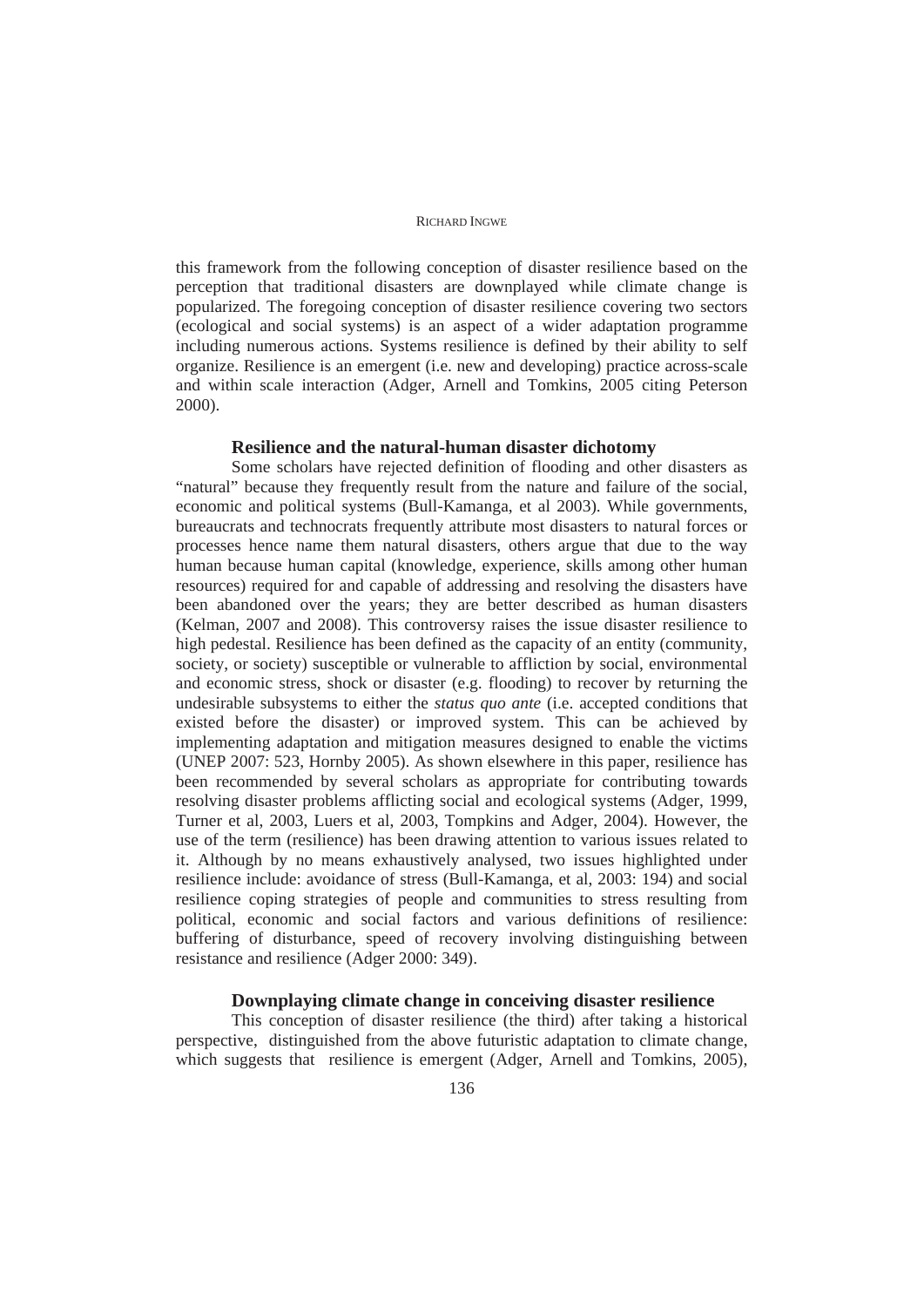argues that disaster policy, implementation and practice worldwide has tended to historically ignore immense experience and knowledge in managing disaster over several decades. Therefore, their recommendation of community-based resilience results from their view that there has been under-performance in disaster resilience regarding actions required for preventing, avoiding and recovering from disasters and the associated diminution of life quality, especially for vulnerable populations in several countries. For example, Ilan Kelman proposed an agenda for research and policy that is capable of cost-effectively tackling disaster risks and reducing their occurrence. Kelman and Gaillara revealed that while knowledge, methods and conclusions were created for addressing disasters holistically by works extending into several decades in history, these have, by and large, been ignored until the advent of the current catch-phrase: climate change, which is actually one aspect of disasters but has been presented both as a distraction from existing disasters and as a scapegoat for disasters which have been historically ignored, suppressed and downplayed. This point was illustrated by pointing towards some enormous, longterm global (and regional-scale) disasters: coastal floods resulting from poor environmental management, social (human) pressures emanating from ethnic and gender inequities, subjugation, pauperization and endangerment of the poor by the rich, governments, corporations; prediction of global *taxa* collapse by mid-21<sup>st</sup> century following over-fishing by the rich who manipulate government laws; ground subsidence following unsustainable extraction of fluids (water and oil) in the Philippines and elsewhere and diminution of sediment flux by upstream dams have been erroneously attributed to (or downplayed) climate change. They state that destructive values, unsustainable environmental and cultural values, irresponsibility in addressing fundamental, behavioural and attitudinal causes of disasters are to blame for increasing disasters and not climate change (as being misrepresented by burgeoning literature) as the sole cause of disasters. They buttress their point by citing a few examples: the 26 December 2004 tsunamis over the Indian Ocean, worsening floods over northern Manila Bay in the Philippines following excessive extraction of groundwater leading to ground subsidence; were erroneously attributed to climate change. They argue that climate change is only one of the several drivers of disasters: although significant, should not be presented in ways that dominate disaster work (research, policy, and action). Environmental changes, which are incremental, cumulate to erase catastrophes/crises and get noticed after crossing a threshold are also many (with climate change being only one of the group); since politicization of climate changes has successfully raised it to the visibility of global audiences, it provides an opportunity for comprehensively addressing (and mainstreaming) all disasters into disaster management instead of myopically emphasizing climate change (Kelman and Gaillara 2008: 3-5). Some features that distinguish this conceptual framework from the above adaptation to climate change are presented below.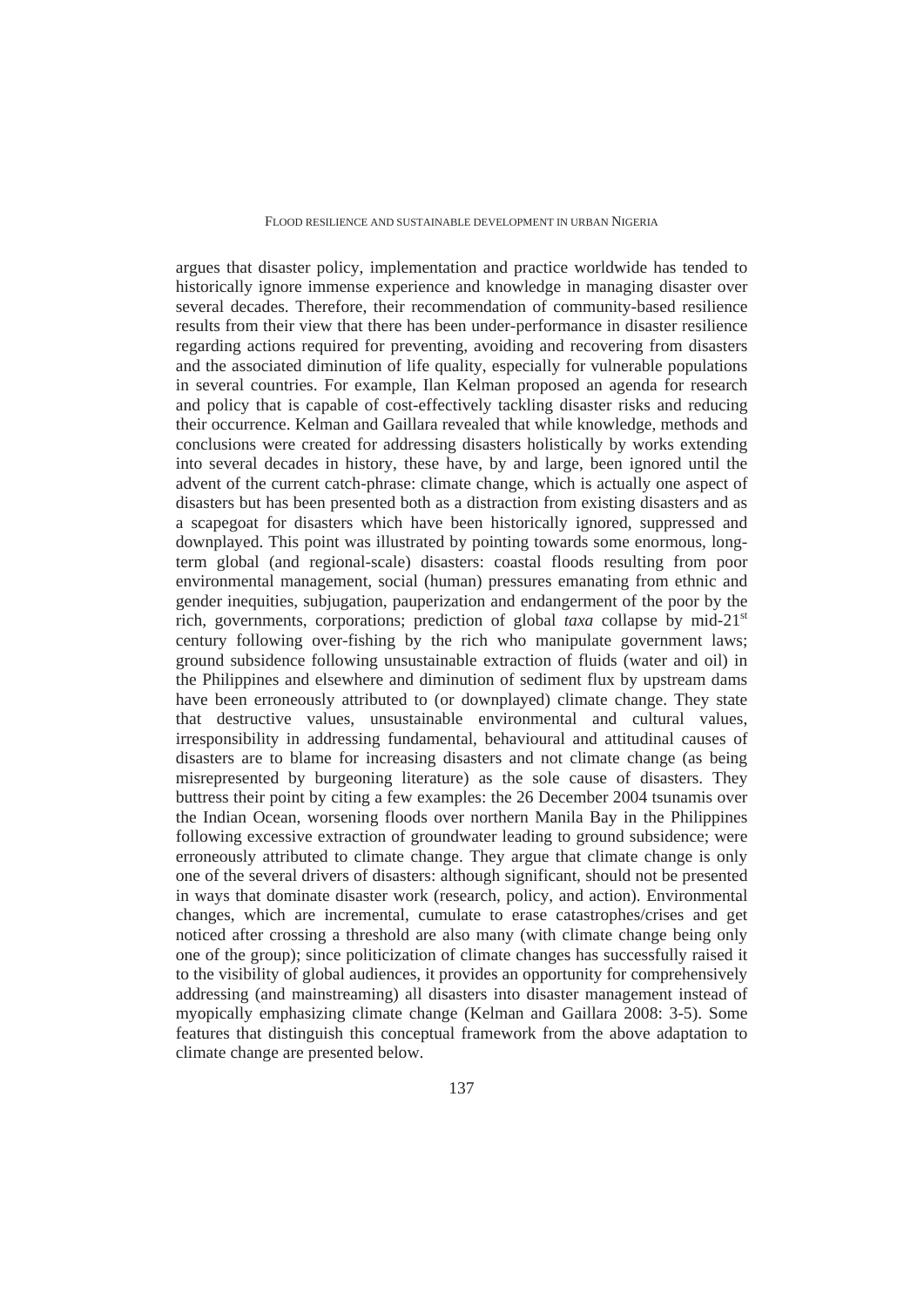# **Worsening global disaster risks due to over-reliance on structural approaches that downplays non-structural methods**

The literature reveals that structural approaches dominate disaster management approaches around the world while non-structural methods remain ignored, downplayed, and misunderstood. Structural disaster management approaches refer to construction of physical features (e.g. walls, dams, dykes, levees, and reservoirs and so forth) as safe means of reducing disaster risks. The hasty preference of structural approaches ignores the valuable and distinctive role and effectiveness of other complementary and alternative measures that are described as "non-structural" measures. Frequently flooded areas have been affected by the over-reliance on structural measures, which usually have the goal of changing the direction of water flow along natural and artificial channels with the aim of minimizing extreme water flow. It is apposite to present the two major groups of measures that have been applied to control flood: structural and nonstructural. It provides fairly more detailed descriptions of the aspects of structural and non-structural elements of disaster resilience which because of their significance in informing the disaster resilience practice community (which might be less endowed to engage in profound academic research approach) are summarized below. Owing to the way proponents of non-structural measures recommend them for immediate application by communities at risk of disaster, it is important to present them below but proceeded by their structural counterparts.

### **Elements of structural measures**

The temporary minimization of disasters following alteration of the usual water flow channel causes "risk transference" i.e. postponement or transfer of potential risks to the future thereby exchanging short-term benefits for long-term suffering. This has been the experience around floodable areas near coastal parts of oceans and areas close to water bodies (Etkin, 1999 cited in Kelman, 2007). The building of structural defenses against disaster risks is believed to cause inhabitants of the "benefiting" area to temporarily feel that the temporary absence of risks would be a permanent condition. Owing to the resulting decline in extreme disasters there is usually: a seizure (i.e. suspension) of activities that are designed for reducing the disaster risks; reduced consciousness of occurrence of disasters, declining efforts to predict and prepare programmes to respond to disaster risks including flood. The delusion created through implementation of structural measures about the "permanence" of safety from disaster risks seems to be reinforced by the common large-size of their design, construction, and "strength" of the features, their conspicuousness or visibility (Kelman, 2007).

By their capacity to delude inhabitants of the areas where they are constructed, structural measures have been derisively and variously named: "flood alteration",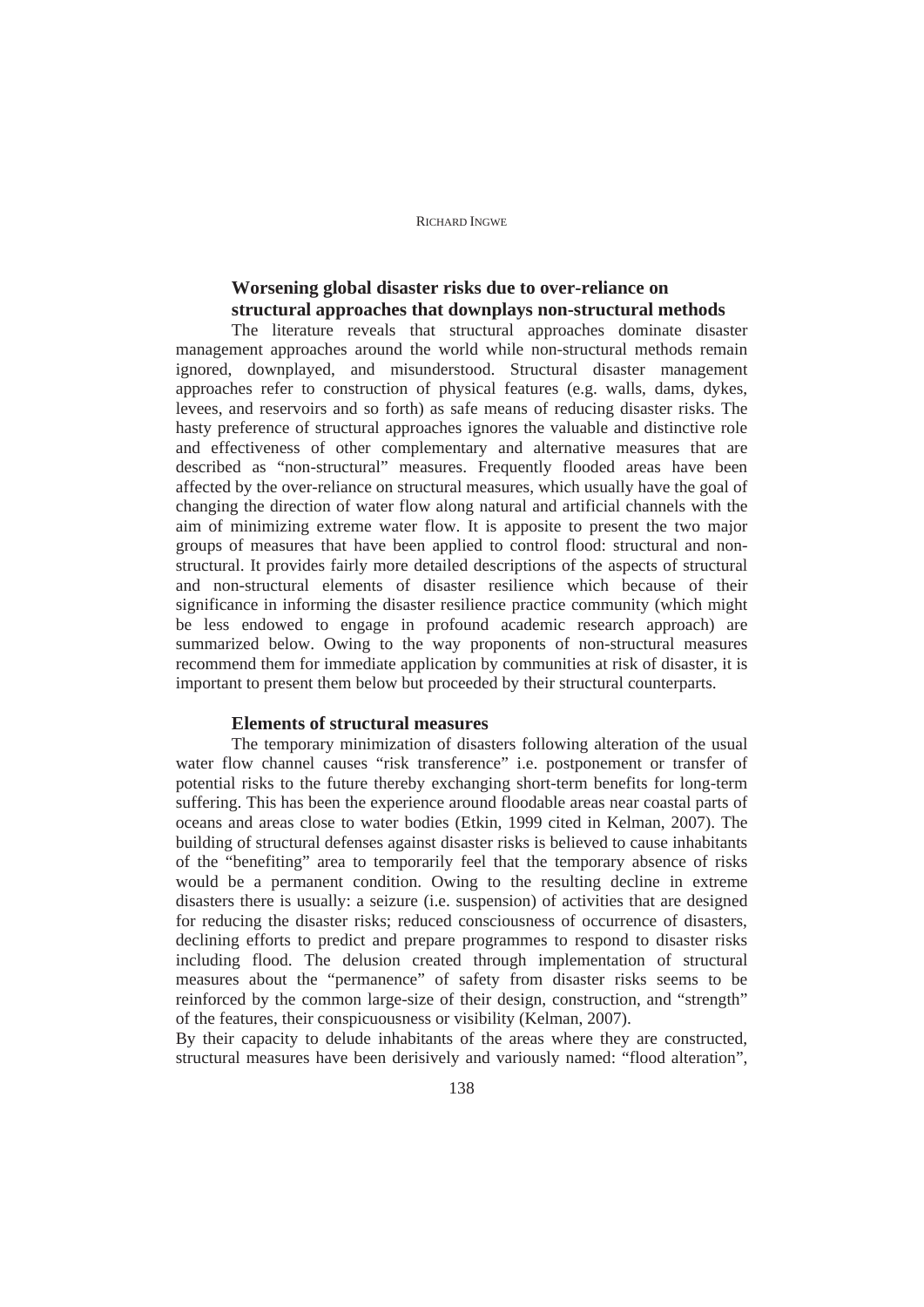considered more appropriate compared to their erroneous labels as "flood control/protection/defense" (Kelman, 2007: 2). Another label is: "flood enhancement through flood control" (Criss and Shock, 2001). Although limited in many respects, critics of structural measures do not advocate for their outright abrogation but state that their effectiveness in only some circumstances. For example, heavily engineered structures around earthquake-prone areas are believed to be effective in human life saving purposes because of their strengthening and stabilization of habitation structures which are prevented from shaking and breakage (Kelman, 2007: 2). However, because they represent and offer help that is at best partial, it is recommended that they must be complemented by other "nonstructural measures".

The limitations of structural measures, especially in terms of knowledge and experience gained from research and practice that flood defenses have tended to make inhabitants of floodable areas to become inured to the absence of frequent floods leading to ignorance of flood threat, among others threats, has been profusely documented (e.g. Brown, Moin, and Nicolson, 1997; Burton, 1962; Criss and Shock, 2001; Etkin 1999; Fordham, 1999; Kolman, 2001; Kelman, 2001; Mileti and 136 other contributing authors, 1999 and Tobin, 1995).

*Acknowledgement: The author gratefully acknowledges funding from the Centre for Research and Action on Developing Locales, Regions and the Environment (CRADLE) for implementing the research on which this article was written; the 2009 UN-sponsored conference on urban flood (www.urbanflood.org) for inspiring the research and accepting a poster of an earlier version of the research. Thanks are due to two anonymous reviewers whose suggestions enriched the article. Any deficiencies in the paper are the responsibility of the authors.*

# **REFERENCES**

- 1. Adger, WN (1999) *Social vulnerability to climate change and extremes in coastal Vietnam. World* Development, Vol. 27: 249-269.
- 2. Adger WN, Arnell NW, and Tomkins EL (2005*, Successful adaptation to climate change across scales,* **Global Environmental Change**, 15: 77-86.
- 3. Adger, N (2000), *Social and ecological resilience: are they related*? Progress in Human Geography, Vol. 24, No. 3: 347-364.
- 4. African Ministerial Conference on the Environment (AMCEN) and United Nations Environment
- 5. Programme (UNEP) (2008), Africa: *Atlas of our changing Environment*, Valletta: Progress Press.
- 6. Aguda, A (1988), *Law and Justice (in) Nigeria* (An inaugural lecture delivered at Ondo State University, 13 April), Ado-Ekiti: Ondo State University Press.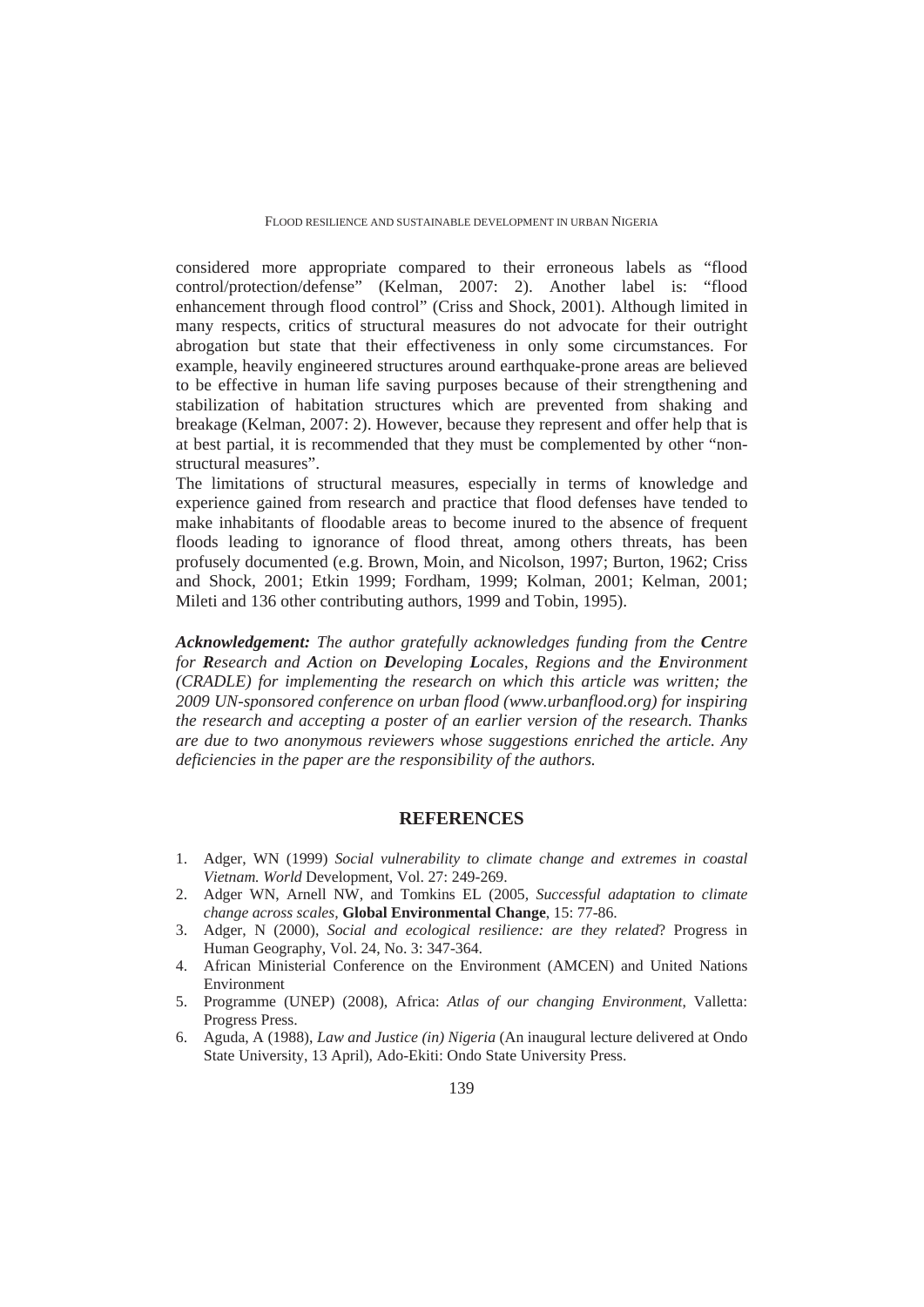- 7. Akpokodje, EG (1998), *Environmental degradation and human welfare: New challenges For Geologists.* Port Harcourt: University of Port Harcourt.
- 8. Areola, O and Akintola, E.O (1980), *Managing the urban environment in a developing country: The Ogunpa river channelisation scheme in Ibadan City, Nigeria*, Environment International, Vol. 3, and Issue 3: 237-241.
- 9. Brown, DW, Moin, MA, and Nicolson, ML (1997) *A comparison of flooding in Michigan and Ontario: "Soft data to support "soft" water management approaches*, Canadian Water Resources Journal, Vol. 22, No. 2: 125-139.
- 10. Bull-Kamanga L, Diagne K, Lavell A, Lerise F, MacGregor H, Maskrey A, Meshack M, Pelling M, Reid H, Satterthwaite D, Songsore J, Westgate K, and Yitambe A (2003*), From every day hazards to disasters: The accumulation of risks in urban areas*, **Environment & Urbanisation,** Vol. 15, No. 1, April: 193-203.
- 11. Burton, I (1962) *Types of agricultural occupancies of flood plains in the United States, Research* Paper No. 75, Department of Geography, University of Chicago, Chicago.
- 12. 'BussinessDay's Report on (Nigeria's) Economic Transformation', BussinessDay, (Lagos), 29 Nov.2011: 21. Available online at: http://www.businessday.online.com and http://nigeriamasterweb.com/paperfrmes.html
- 13. Chinedu, UO (2008), '*Internal displacement in Nigeria'* FORCED MIGRATION, Issue 31, (Climate Change and Displacement), October: 37.
- 14. Criss, R.E. and Shock, EL. (2001). "*Flood enhancement through flood control*", Geology, Vol. 29, No. 10: 875-878.Emergency Events Database (EM-DATA), www.emdat.be
- 15. Etkin, D. (1999), '*Risk transference and related trends: Driving forces towards more mega-disasters'* Environmental hazards, Vol. 1: 69-75.
- 16. EM-DAT (The International Disaster Database). (2007),*The International Disaster Database.* Retrieved on 13 June 2007 from the web at: http://www.emdat.net.
- 17. Fordham, M (1999), *Participatory planning for flood mitigation: Models and approaches, Australian ,*Journal of Emergency Management, Vol. 13, No. 4: 27-34.
- 18. Handmer, J and Wisner, B (1999), '*Hazards, globalization and Sustainability'*, (Conference Report), Development in Practice, Vol. 9, No. 3, May: 342-346.
- 19. Hardoy, JE and Satherthwaite, D (1989), *Squatter Citizen*: Life in the Urban Third World, London: Earthscan Publications.
- 20. Hewitt, K (ed.) (1983), *Interpretations of calamity from the viewpoint of human ecology*, London: Allen and Unwin.
- 21. Hornby, AS (2005) *Oxford Advanced Learners Dictionary* (International students' edition). Oxford: University Press.
- 22. Hyogo Framework for Action (HFA), www.unisdr.org/eng/hfa.
- 23. Ingham, A and Ulph A (2003). *Uncertainty, irreversibility, precaution and the social cost of carbon.* Working paper 38. Tyndall Centre for Climate Change Research, University of East Anglia, Norwich.
- 24. Ingwe, R (2004) *Renewable Energy Research and Development*: *The Obudu Ranch Plateau Case Study* (A report submitted to the Canadian Institute for Sustainable Living: One Sky). Retrieved on 15 March 2005 from the web at: www.onesky.ca/energetics.
- 25. Ingwe, R (2009). *Amnesty, militancy, fossil fuel resource control and sharing agitation in Nigeria*: An analysis of governance of environmental resources in the Niger Delta (Unpublished research article, CRADLE, Calabar.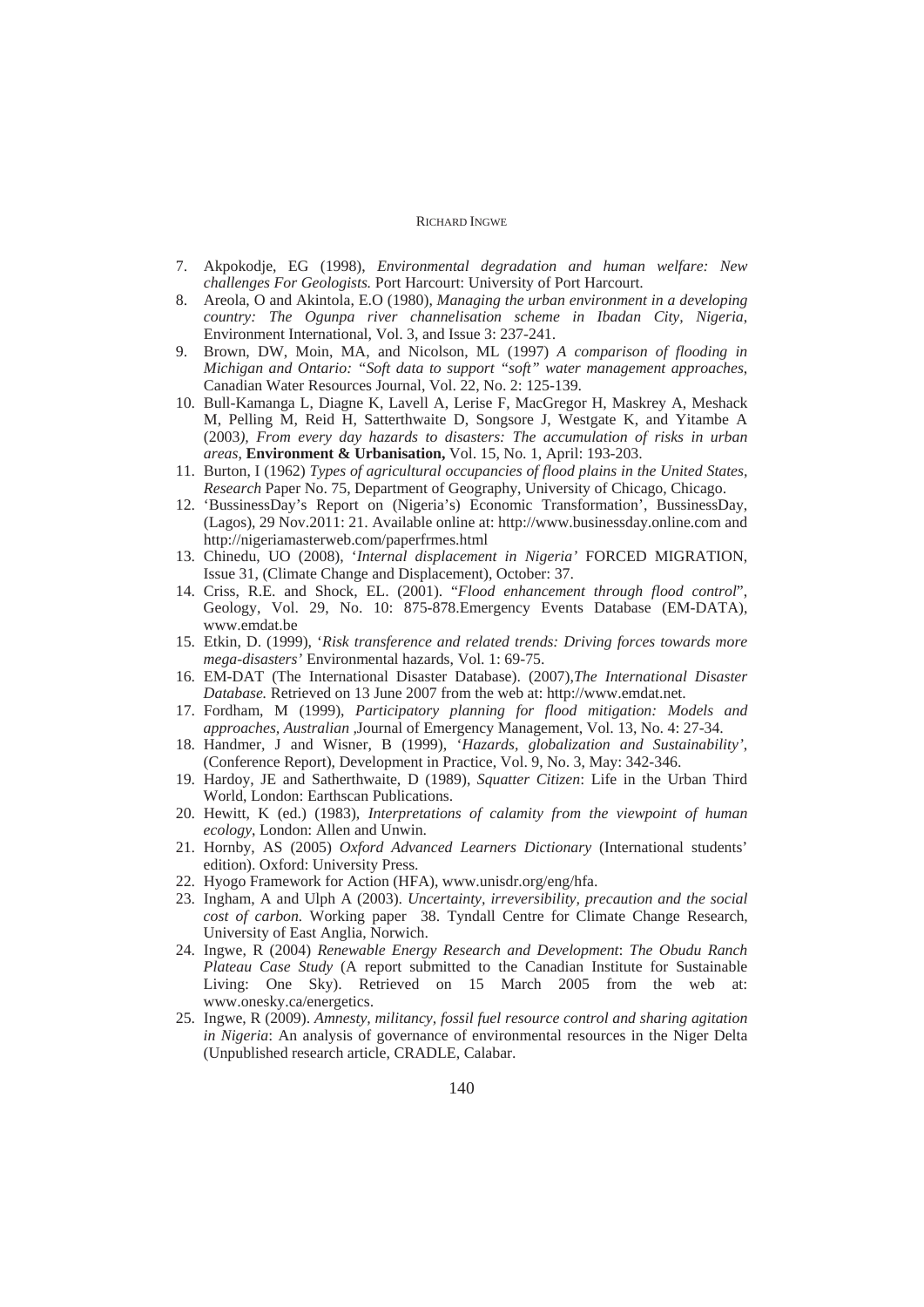- 26. Ingwe, R (2008*), Review of the book: Urban Energy Transition*: From Fossil Fuels to Renewable
- 27. Power, Peter Droege (ed.) (Amsterdam: Elsevier), March 2008, 455pp. in: *ICFAI*  University Journal of Environmental Economics*, IJENE*, (Hyderabad, India), VI (3), August, 2008: 78-82.
- *28.* Ingwe R Adalikwu RA and Ering SO (2010) *International organizations and community*
- 29. *development in Nigeria: The case of United Nations Development Programme in Cross River State, south eastern Nigeria* (Unpublished paper, CRADLE, Calabar.
- 30. IRIN, www.irinnews.org/reports.aspx?Reportld=8622 (uploaded 16 November 2009).
- *31.* ISDR (2004) *Living with risks: A Review of Disaster Education Initiatives. Geneva:*  International Secretariat for Disaster Reduction*.*
- 32. Isong, MA (1999). *An analysis of flooding in Polycal and the environs*, International Journal of Tropical Environment, Vol. 1, No. 1, June: 28-37.
- 33. Kelman, I (2007) "Reliance on structural approaches increases disaster risks, Version 1, 26 July
- 34. (Retrieved from the web at: http://www.ilankelman.org/miscellany/structuralDefences.rtf).
- 35. Kelman, I (2001), *The Autumn 2000 Floods in England and Flood Management*, Weather, Vol. 56, No. 10: 346-8, 353-60.
- 36. Kelman, I (2008a) "*Myths of Hurricane Katrina*", Disaster Advances, Vol. 1, No. 1, January: 40-6.
- 37. Kelman, I (2008b) "*Lessons relearned from Katrina*? (Guest Editorial), American Journal of Disaster Medicine, Vol. 3, No. 2, March/April: 1-2.
- 38. Kelman, I and Gaillard, JC (2008). "*Planning Climate Change within Disaster Risk Reduction",* Disaster Advances, Vol/ 1, No. 3, July: 2-5.
- *39.* Leurs AL, Lobell DB, Sklar LS, Addams CL, Matson PA (2003), *A method for quantifying*
- 40. *vulnerability applied to the agricultural systems of the Yaqui Valley of Mexico*. Global Environmental Change. Vol. 13: 255-265.
- 41. Lewis, J (1999*), Development in disaster-prone places: Studies of vulnerability, Intermediate* Technology Publications.
- 42. Mileti, D and 136 contributing authors (1999) *Disaster by design: A reassessment of natural hazards in the United States*, Washington, DC: Joseph Henry Press.
- 43. Munich Re. (2004) Topics 2/2004. *IFRS-New Accounting Standards Flood Risks. Rising costs of bodily injury claims*. Munich Re Group. Munich.
- 44. Munich Re (2006) *Topics Geo Annual Review*: Natural Catastrophe 2005. Munich Group. Munich.
- 45. Nigeria, Federal Republic of (2007) Official Gazette, Vol. 94. No. 24, Lagos: Federal Government Printer, 15 May.
- 46. Ogunniyi, MB (1992) *Understanding research in the social sciences*. Ibadan: University press PLC. 132pp.
- 47. Sen J. (2007) "*The power of civility", in: Global civil society: More or less democracy*?
- 48. **development dialogue,** No. 49, November: 51-68.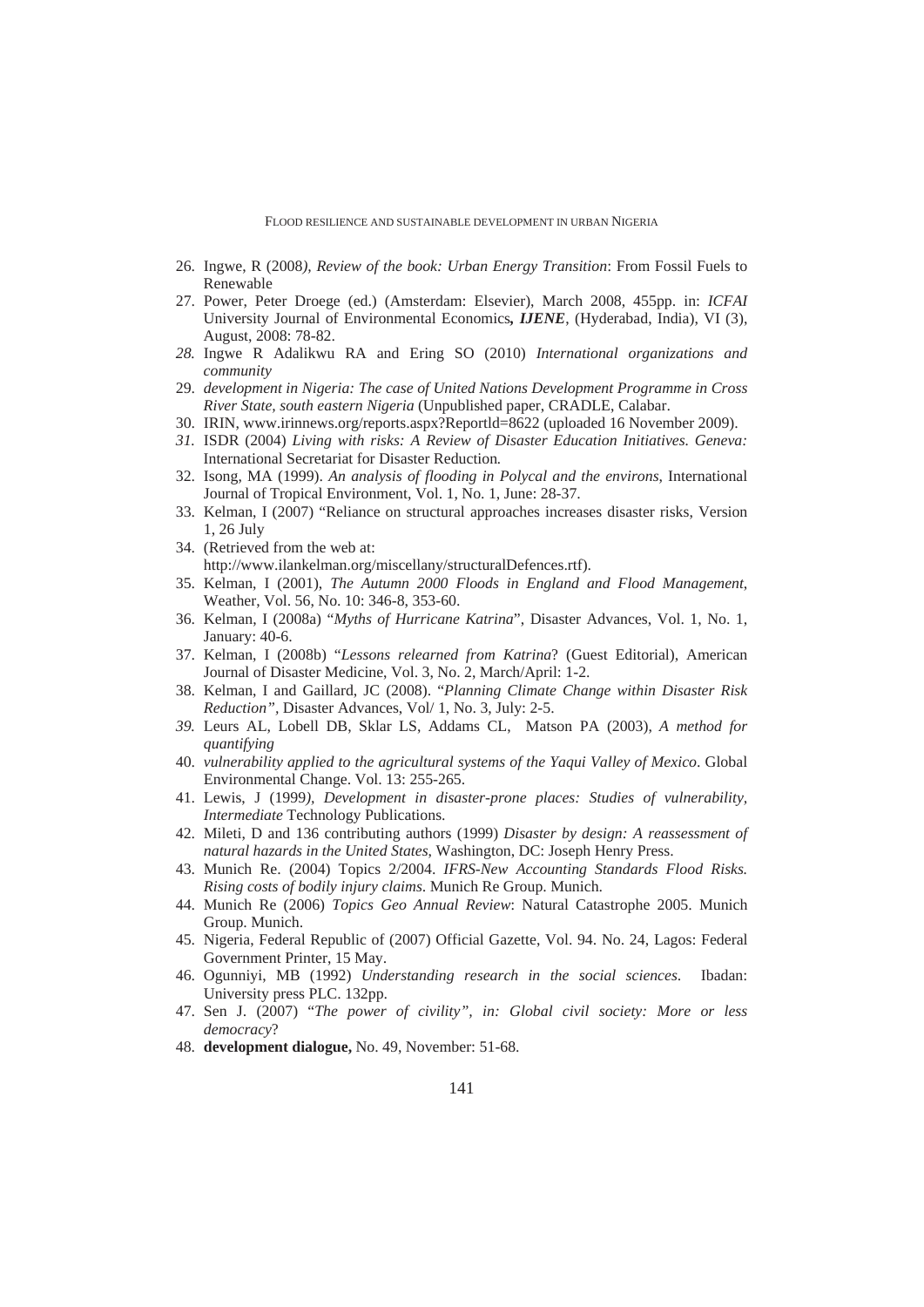- 49. Sen J (1984) "*Criminalisation of the poor" and Rules without Alternatives*", Indian Express (New Delhi), 10 and 11 August.
- 50. State Planning Commission (of the Cross River State Government) (2008) *Cross River State Economic Empowerment and Development Strategy* (CR-SEEDS-2) 2008-2012. Calabar: State Planning Commission.
- 51. State Planning Commission (2005) *Cross River State Economic Empowerment and Development Strategy* (CR-SEEDS) 2005-2007. Calabar: State Planning Commission.
- 52. Sule, RAO 2008. *Sustainable Urban Physical Development Planning in Nigeria*: A Shift in
- 53. Paradigm. Calabar, New York: Thumbprints.
- 54. Odedele, M and Egotannwa, M (1999) *Basic facts in general social studies for Junior Secondary Schools* (JSS).
- 55. Oguntalla, AB and Oguntoyibo, JS (1982) *Urban flooding in Ibadan*: A diagnosis of the problem,Urban Ecology, Vol. 1: 39-46.
- 56. O'Keefe P, Westgate K, and Wisner B (1976) *Taking the natural ness out of natural disasters,* Nature, Vol. 260: 266-567.
- 57. Oliver-Smith T (1986) *The Martyred City: Death and rebirth in the Andes*, Albuquerque: University of New Mexico Press.
- 58. Peterson, GD (2000) *Scaling ecological dynamics: self-organisation, hierarchical structure and ecological resilience*. Climate Change, Vol. 44, 291-309.
- 59. Salau, AT (1993) *Environmental Crisis and Development in Nigeria*. Port Harcourt: University of Port Harcourt Press.
- 60. Tobin, GA (1995) "*The Levee Love Affair*: A stormy relationship, Water Resources Bulletin, Vol. 31, No. 3: 359-367.
- 61. Tompkins EL, and Adger WN (2004*) Does adaptive management of natural resources enhance resilience to climate change* ? Ecology and Society, Vol. 9, No. 2,
- 62. Turner BLI, Kasperson RE, Matson PA, McCarthy JJ, Cornell RW, Christensen L, Eckley C, Kasperson JX, Leurs A, Martello ML, Polsky C, Pulsipher A, Schiller A (2003) *A framework for vulnerability analysis in sustainability scienc*e. Proceedings of the National Academy of Sciences US 100. 8074-8079.
- 63. World Resources Institute (WRI), United Nations Development (UNDP), United Nations Environment Programme (UNEP), and World Bank. (2005) The Wealth of the Poor: Managing
- 64. Ecosystems to Fight Poverty (Washington, DC: WRI: 201.
- 65. World Resources Institute (WRI), United Nations Development (UNDP), United Nations
- 66. Environment Programme (UNEP), and World Bank. 2002 2004. Decisions for the Earth: Balance, voice and power), (Washington, DC: WRI): 263, 258-9.
- 67. UNDP (2004) *Reducing disaster risk: A challenge for development*. New York, NY: United Nations Development Programme (UNDP). Retrieved on 19 June 2007 from the web at: http://undp.org/bcpr/whats\_new/rdr\_english.pdf.
- 68. United Nations Environment Programme (UNEP) (2007*) Global Environment Outlook GEO4: environment for development*. Valletta: Progress Press Ltd.
- 69. World Bank (2009) http://siteresources.worldbank.org/DPP ENV Data...)
- 70. World Bank (1990) Towards the development of an environmental action plan for Nigeria.